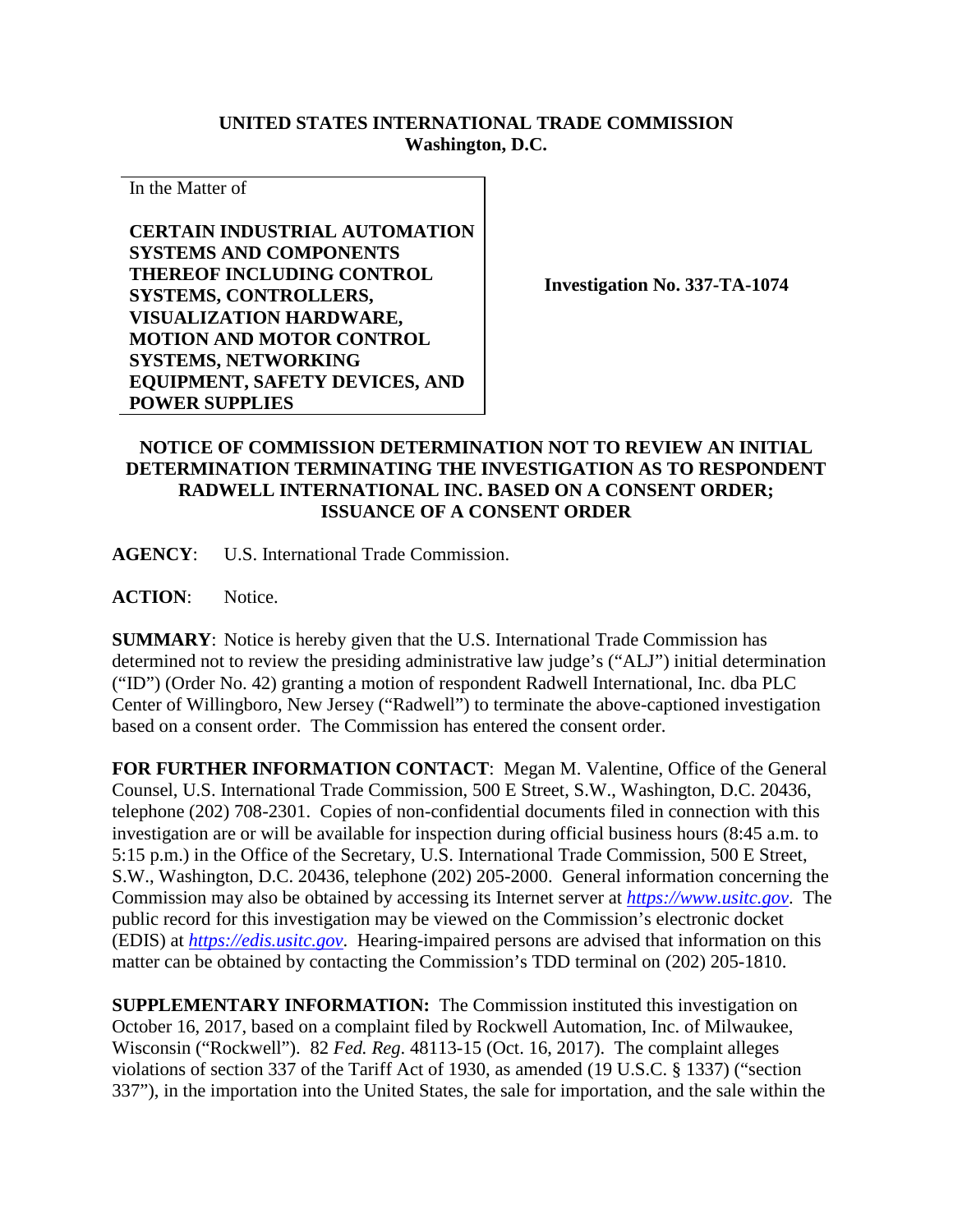United States after importation of certain industrial automation systems and components thereof including control systems, controllers, visualization hardware, motion and motor control systems, networking equipment, safety devices, and power supplies by reason of infringement of U.S. Trademark Reg. No. 1,172,995; U.S. Trademark Reg. No. 696,401; U.S. Trademark Reg. No. 693,780; U.S. Trademark Reg. No. 1,172,994; U.S. Trademark Reg. No. 712,800; U.S. Trademark Reg. No. 712,836; U.S. Trademark Reg. No. 2,510,226; U.S. Trademark Reg. No. 2,671,196; U.S. Trademark Reg. No. 2,701,786; U.S. Trademark Reg. No. 2,412,742; U.S. Copyright Reg. No. TX0008389890; U.S. Copyright Reg. No. TX0008389887; U.S. Copyright Reg. No. TX0008390098; U.S. Copyright Reg. No. TX0008390094; U.S. Copyright Reg. No. TX0008390077; U.S. Copyright Reg. No. TX0008390088; U.S. Copyright Reg. No. TX0008390116; U.S. Copyright Reg. No. TX0008390084; U.S. Copyright Reg. No. TX0008390111; and U.S. Copyright Reg. No. TX0008390091. *Id.* The notice of investigation named numerous respondents, including Radwell. The Office of Unfair Import Investigations ("OUII") is a party to the investigation. The Commission previously found other respondents in default. Order No. 16 (Feb. 1, 2018) (unreviewed, Notice (Feb. 26, 2018)); Order No. 32 (June 24, 2018) (unreviewed, Notice (July 24, 2018)). The ALJ issued Order No. 41, terminating the investigation as to certain unserved respondents. Order No. 41 (July 17, 2018).

On July 12, 2018, Radwell filed a motion pursuant to Commission rule 210.21(a)(2) (19 CFR 210.21(a)(2)) to terminate the investigation as to itself based on a consent order, including a consent order stipulation and proposed consent order. On July 17, 2018, Radwell filed an amended stipulation and proposed consent order. Also on July 17, 2018, Rockwell filed an opposition to Radwell's motion. On the same day, OUII filed a response supporting the termination as to Radwell except for noting minor issues with the language of the stipulation and proposed consent order. On July 18, 2018, Radwell filed a reply, including a second amended stipulation and proposed consent order.

On July 20, 2018, the ALJ issued the subject ID, granting Radwell's motion pursuant to Commission Rule 210.21(c). The ID finds that the motion, as well as the second amended consent order stipulation and proposed consent order, satisfy the requirements of Commission Rules 210.21 (c)(3) and (c)(4) (19 CFR 210.21 (c)(3) and (c)(4)). The ID also finds that termination of the investigation as to Radwell would not be contrary to the public interest. The ALJ stayed the procedural schedule, noting that Radwell was the only respondent expected to participate in the evidentiary hearing.

No party petitioned for review of the ID.

The Commission has determined not to review the ID.

The authority for the Commission's determination is contained in section 337 of the Tariff Act of 1930, as amended (19 USC 1337), and in Part 210 of the Commission's Rules of Practice and Procedure (19 CFR Part 210).